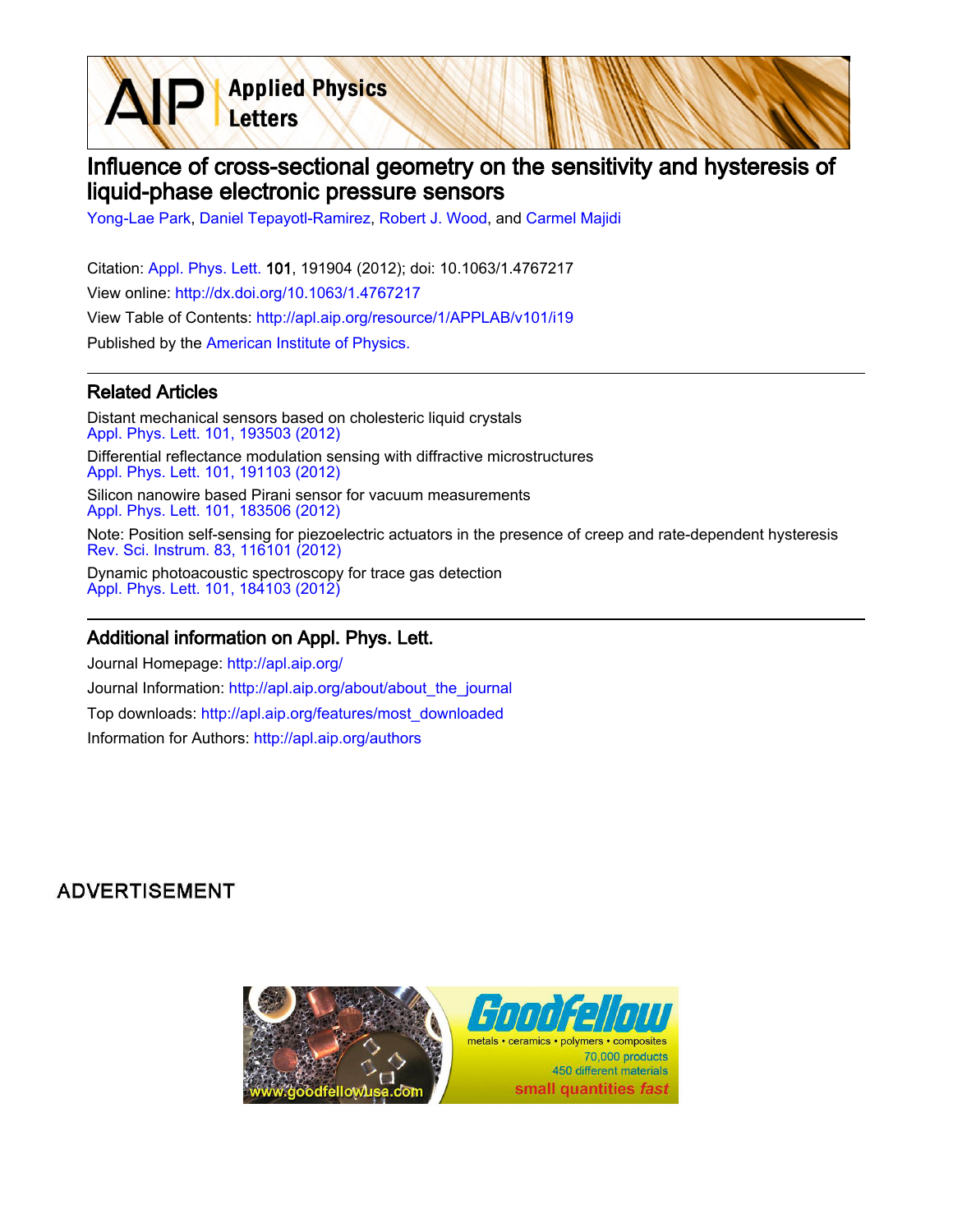## [Influence of cross-sectional geometry on the sensitivity and hysteresis](http://dx.doi.org/10.1063/1.4767217) [of liquid-phase electronic pressure sensors](http://dx.doi.org/10.1063/1.4767217)

Yong-Lae Park,<sup>1,2,a)</sup> Daniel Tepayotl-Ramirez,<sup>3</sup> Robert J. Wood,<sup>1,2</sup> and Carmel Majidi<sup>3</sup> <sup>1</sup>Wyss Institute for Biologically-Inspired Engineering, Harvard University, Cambridge, Massachusetts 02138, USA

 $^2$ School of Engineering and Applied Sciences, Harvard University, Cambridge, Massachusetts 02138, USA 3 Department of Mechanical Engineering, Carnegie Mellon University, Pittsburgh, Pennsylvania 15213, USA

(Received 14 September 2012; accepted 29 October 2012; published online 8 November 2012)

Cross-sectional geometry influences the pressure-controlled conductivity of liquid-phase metal channels embedded in an elastomer film. These soft microfluidic films may function as hyperelastic electric wiring or sensors that register the intensity of surface pressure. As pressure is applied to the elastomer, the cross-section of the embedded channel deforms, and the electrical resistance of the channel increases. In an effort to improve sensitivity and reduce sensor nonlinearity and hysteresis, we compare the electrical response of  $0.25 \text{ mm}^2$  channels with different cross-sectional geometries. We demonstrate that channels with a triangular or concave cross-section exhibit the least nonlinearity and hysteresis over pressures ranging from 0 to 70 kPa. These experimental results are in reasonable agreement with predictions made by theoretical calculations that we derive from elasticity and Ohm's Law. © 2012 American Institute of Physics. [[http://dx.doi.org/10.1063/1.4767217\]](http://dx.doi.org/10.1063/1.4767217)

Soft elastomers embedded with microchannels of liquidphase metal exhibit a unique combination of hyperelasticity and electrical functionalities that allow sensors and circuits to be stretchable, impact-resistant, and mechanically compatible with human tissue and motion. In recent years, researchers have filled thin films of silicone elastomer, such as polydimethylsiloxane (PDMS) or platinum-cured rubber (e.g., EcoFlex $^{\circledR}$  30; Smooth-On, Inc.), with microchannels of liquid-phase metal alloys (e.g., eutectic gallium-indium, "EGaIn") to produce families of electric circuits and sensors that remain functional even when stretched to greater than three times their natural length. These technologies include stretchable electric wiring,<sup>[1](#page-4-0)</sup> mechanically tunable antennae, $^{2,3}$  $^{2,3}$  $^{2,3}$  hyperelastic strain sensors, $^{4,5}$  $^{4,5}$  $^{4,5}$  pressure sensors, $^{6-8}$  a wearable keypad, $9$  and sensors that measure bending curva-ture<sup>[10](#page-4-0)</sup> and body joint angles.<sup>[11,12](#page-4-0)</sup>

The electrical conductivity of embedded liquid-phase metal channels is strongly influenced by the deformation of the surrounding elastomer. Sensors that measure strain, pressure, and curvature exploit this dependency by mapping elastic deformation with a change in electrical resistance. In the case of pressure sensing, a pressure  $p$  applied to the surface of the elastomer will cause the cross-section of the embedded liquid-phase metal channel to deform and the electrical resistance R of the channel to increase. If the channel has a rectangular cross-section, then the resistance scales exponentially with the magnitude of the surface pressure.<sup>6</sup> While this nonlinear monotonic relationship between  $p$  and  $R$  is adequate for inferring surface pressure, it requires precise measurement of the electrical resistance–small errors in the measured value of R can lead to dramatic errors in the predicted pressure.

In this manuscript, we introduce alternative cross-sectional geometries that improve the sensitivity of the pressure sensor by reducing the strong nonlinearity between  $p$  and  $R$ . Each channel has a  $0.25$  mm<sup>2</sup> and is loaded with pressures ranging from 0 to 70 kPa. Channels with rectangular or convex crosssectional geometries exhibit a highly nonlinear response with large hysteresis over this range of pressures. In contrast, channels with triangular or concave geometries approach the uniform response of a linear sensor. Not only are these sensors more sensitive at lower pressures, but they also have a greater threshold for measurement errors in  $R$  at higher pressures. Moreover, these experimental results are consistent with predictions obtained from a theoretical model based on elasticity and Ohm's Law.

Figure [1](#page-2-0) presents four microchannel geometries: (a) square, (b) semi-circle on top of a rectangle, (c) equilateral triangle, and (d) concave triangle. Each channel has a crosssectional area  $A_0 = 0.25$  mm<sup>2</sup> and is filled with EGaIn (resistivity,  $\rho = 29.8 \times 10^{-8} \Omega/m$  $\rho = 29.8 \times 10^{-8} \Omega/m$  $\rho = 29.8 \times 10^{-8} \Omega/m$ <sup>1</sup>. Because these channels all share the same initial cross-sectional area  $A_0$  and length  $L = 5$  cm, they will all have the same initial electrical resistance  $R_0$  prior to the application of an external surface pressure  $p$ . As illustrated in Figure [1,](#page-2-0) the EGaIn-filled microchannels are embedded in a 100 mm by 100 mm square elastomer sheet (EcoFlex 30; Smooth-On, Inc., Easton, PA 18042, USA) that is 10 mm thick. Each sample is fabricated by casting silicone rubber in acrylic molds (see Figure [2\)](#page-2-0) that were produced with a micromilling machine (Microlution 5100-S; Microlution Inc. Chicago, IL 60634, USA). Once the two cured layers, one with a microchannel pattern and the other with no pattern, are prepared, they are bonded by spin-coating the same uncured elastomer between the two layers. Then, EGaIn is injected into the microchannel using hypodermic needles. More details on fabrication of EGaInbased sensors are described in the previous work. $6,7$ 

Using a commercial materials tester (Instron 5544A, Instron, Norwood, MA 02062, USA), we applied vertical pressure  $p$ , perpendicular to the top surface of the sample, over a circular area with a 25 mm diameter. Due to the stiction force of the elastomer to the test plate, the horizontal

a)Author to whom correspondence should be addressed. Electronic mail: [ylpark@wyss.harvard.edu](mailto:ylpark@wyss.harvard.edu).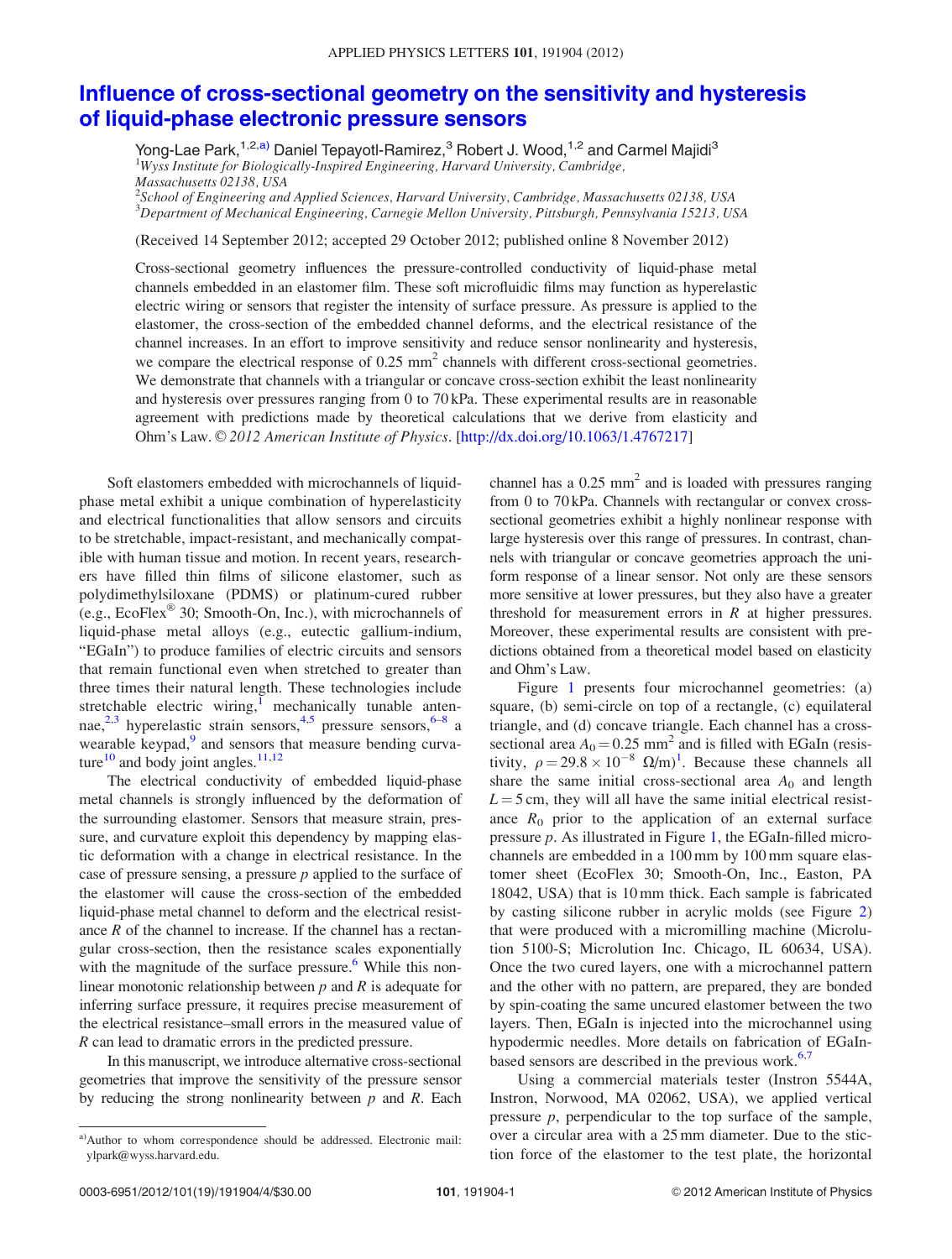<span id="page-2-0"></span>

FIG. 1. Pressure sensor sample designs with different channel geometries; all four samples have the same crosssectional areas  $(0.25 \text{ mm}^2)$ . (a) Channel 1: square. (b) Channel 2: semi-circle on top of rectangle. (c) Channel 3: equilateral triangle. (d) Channel 4: concave triangle.

Channel length: 50 mm

motions of the sample were constrained during the tests. Electrical resistance  $R$  was simultaneously measured using a precision multimeter (Fluke 8845A, Fluke Corp., Everett, WA 98203, USA) and the relative change in resistance  $\Delta R/R_0$  was then plotted as a function of p, where  $\Delta R = R - R_0$  represents the total change in resistance. The mean value of the measured initial electrical resistances of the four channels was  $0.055 \Omega$ (standard deviation: 0.006) while the theoretically calculated  $R_0$  was 0.060  $\Omega$ . According to Ohm's Law,  $R = \rho \lambda/A$ , where A is the cross-sectional area of the microchannel under an applied pressure  $p$ . This implies a relative change in electrical resistance of  $\Delta R/R_0 = A_0/A - I$ , assuming the length change of the microchannel due to the Poisson's ratio of the elastomer is negligible based on the small contact area relative to the entire channel length.

The final cross-sectional area  $A = A(p)$  is predicted using approximate theoretical models based on contact mechanics. For the four geometries presented in Figure 1, we estimate  $6,13$ 

$$
A_{a,b} = w \left\{ H - \frac{2(1 - \nu^2) p w_{a,b}}{E} \right\},
$$
 (1)

$$
A_c = 2H_c w_c \left\{ \frac{1}{2} - \frac{(1 - \nu^2)pw_c}{EH_c} \right\}^2, \tag{2}
$$

$$
A_d = 2\left\{ \left( r_d - \frac{1}{2} \sqrt{2r_d \delta_d - \delta_d^2} \right) (r_d - \delta_d) - \frac{1}{2} \arcsin \left( 1 - \frac{\delta_d}{r_d} \right) r_d^2 \right\}.
$$
 (3)

Here,  $\nu = 0.4$  is the Poisson's ratio for the elastomer,  $w_{a,b} = 0.5$  mm is the width of channels 1 and 2,  $E = 125$  kPa is the elastic modulus of the elastomer<sup>[6](#page-4-0)</sup>,  $w_c = 0.76$  mm and

 $H_c = 0.66$  mm are the base width and height of channel 3,  $r_d = 0.76$  mm is the radius of the circular arcs that form channel 4, and

$$
\delta_d = \frac{4(1 - \nu^2)pr}{\pi E} \ln \left( \sqrt{\frac{2\pi E}{(1 - \nu^2)p}} - 1 \right).
$$
 (4)

Equation (1) is based on a linear elastic fracture analysis that treats any channel as a crack that changes height when pressure is applied to the surrounding medium. According to the principle of linear superposition, the change in area  $\Delta A$ should be independent of the initial cross-sectional geometry so long as the channel walls do not make contact prior to collapse (i.e., linear superposition cannot account for unilateral contact). In the case of channels 1 and 2, we expect the channel walls to make contact only when the channel has completely collapsed. Therefore, the cross-section area of both channels may be approximate with Eq. (1).

In the case of channels 3 and 4, the sidewall will make contact prior to complete channel collapse. For these channels, we treat the sidewalls as elastic indenters that penetrate the channel base with a depth  $\delta$  and a force equal to the vertical component of the pressure exerted above the channel multiplied by the channel width. Treating the side walls of channels 3 and 4 as an elastic wedge and cylindrical indenter, respectively, we use classical solutions in contact mechanics<sup>[13,14](#page-4-0)</sup> to estimate the penetration of the side walls into the elastic half space below the channel. The areas in Eqs. (3) and (4) are estimated by simply subtracting the area of the original cross-section that is bounded by the channel base and a line that is a distance  $\delta$  above the channel base.

Figure [3](#page-3-0) shows the experimental results for the pressure response of the four channels. We gradually increased and



FIG. 2. Photos of the cross-sections of the actual molds with different channel geometries. (a) Channel 1: square. (b) Channel 2: semi-circle on top of rectangle. (c) Channel 3: equilateral triangle. (d) Channel 4: concave triangle.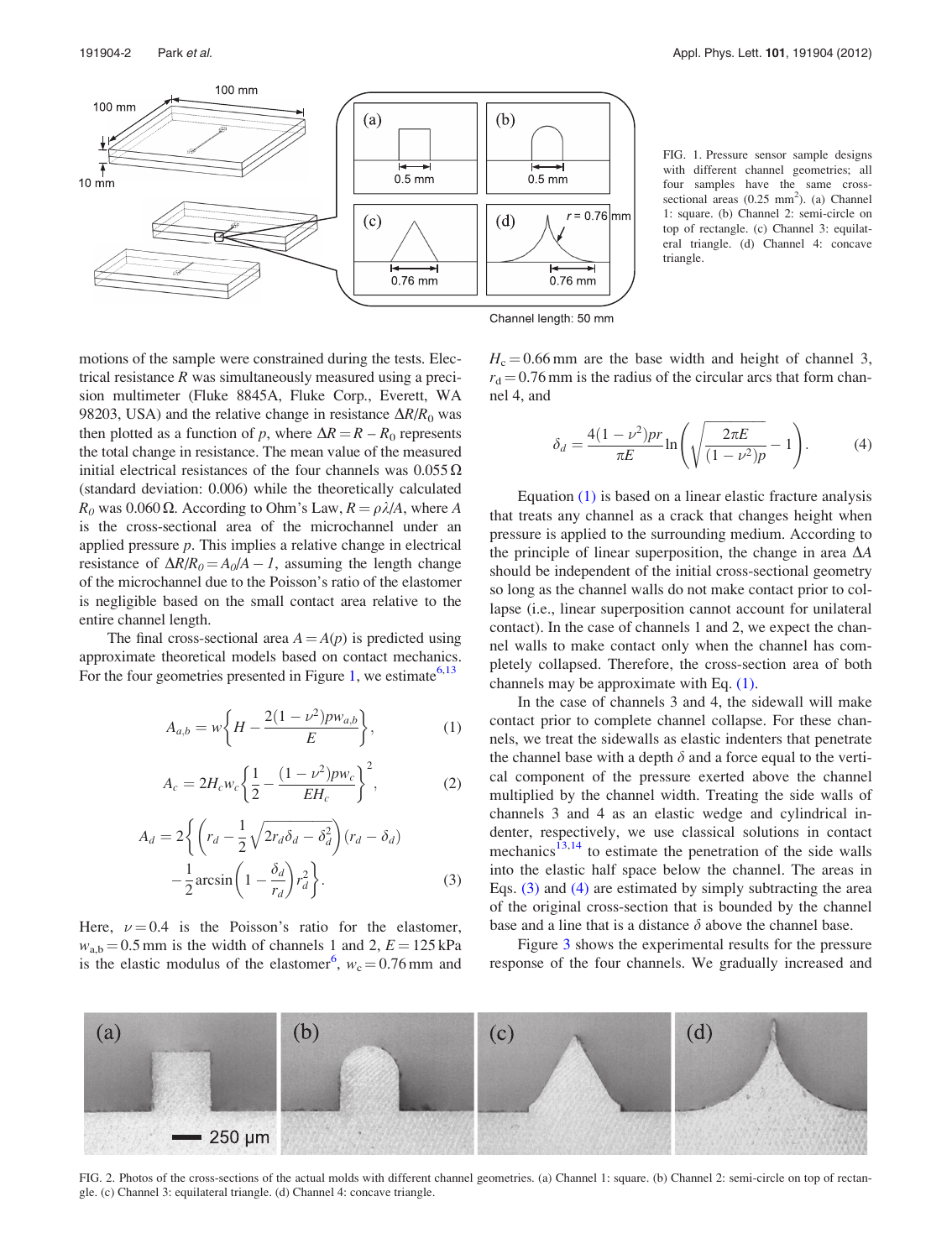<span id="page-3-0"></span>

FIG. 3. Experimental results of the resistance changes (solid lines) with a contact pressure range up to 70 kPa and the corresponding theoretical predictions (dotted lines). (a) Channel 1: square. (b) Channel 2: semi-circle on top of rectangle. (c) Channel 3: equilateral triangle. (d) Channel 4: concave triangle.

decreased pressure in the range between 0 and 70 kPa with a displacement rate of 2 mm/s and measured the corresponding change in electrical resistance. Each channel was tested with 10 repeated trials, and the results are shown as solid lines. The arrows in the plots represent the loading and unloading directions during the tests.

In all cases, we do not measure significant changes in electrical resistance for pressures below 20 kPa. Based on the deviations from the mean values, the minimum detectable pressures are 26 kPa, 27 kPa, 23 kPa, and 20 kPa for channels 1, 2, 3, and 4, respectively. Also, we observe significant hysteresis with channels 1 and 2 and negligible hysteresis in channel 4.

Figure 3 also includes theoretical predictions, shown with dotted lines, based on the values of  $\Delta A$  obtained from Eqs.  $(1)$ – $(3)$ . The theoretical derivations do not include viscoelasticity, adhesion between the channel walls or friction within the fluid, or between the fluid and channel walls. Therefore, the theory does not capture the pronounced hysteresis observed with channels 1 and 2. Nonetheless, it predicts relative changes in electrical resistance that are roughly consistent with the experimental measurements.

As demonstrated in Figure 3, there appears to be reasonable agreement between the experimental measurements and theoretical predictions. Together, the theory and experiment demonstrate that the concave triangular geometry (channel 4) has the most linear response to pressure and exhibits the least amount of hysteresis between loading and unloading. This suggests that microfluidic channels with triangular or concave cross-sections are better suited for soft-matter pressure sensing applications, which require minimal hysteresis and a monotonic electrical response.

Although the theory captures the correct trends and order of magnitude for  $\Delta R/R_0$ , it fails to predict the hysteresis that we observe between loading and unloading for channels 1 and 2. We expect that this hysteresis may arise from the flow of the liquid-phase alloy into and out of the loaded portion of the microchannel. Compared to channels 3 and 4, both channels 1 and 2 have a relatively small interfacial area between the fluid and channel walls. In this case, we expect fluid mobility to be predominately controlled by viscosity rather than friction between the fluid and channel walls. During approach, as the loading increases, this viscosity will resist the flow of fluid out of the loaded region. As  $p$  increases above 30 kPa, the liquid will begin to squeeze out of the channel. During retraction, as pressure is removed, viscosity will resist flow back into the channel leading to a hysteresis in the volume and electrical conductivity of fluid within the loaded portion of the microchannel.

In contrast, fluid in channels 3 and 4 have a relatively large interfacial area with the channel walls. In this case, we expect fluid mobility to be primarily governed by friction between the fluid and channel walls. Strong wetting between the fluid and elastomer will prevent the fluid from squeezing out during loading. This may explain why the theoretical predictions significantly overestimate the relative change in electrical resistance in Figures  $3(c)$  and  $3(d)$ . Also, since friction keeps the liquid effectively trapped inside of the channel, we do not expect to see significant hysteresis in the electric response between loading (approach) and unloading (retraction).

Other potential sources of hysteresis include viscoelasticity and stiction between the channel walls. However, viscoelasticity is unlikely to have a primary role since we did not observe significant differences in the electrical response when the samples were loaded at faster or slower speeds.<sup>7</sup> Stiction between the collapsing channel walls will prevent the fluid from flowing back into the channels after it is squeezed out